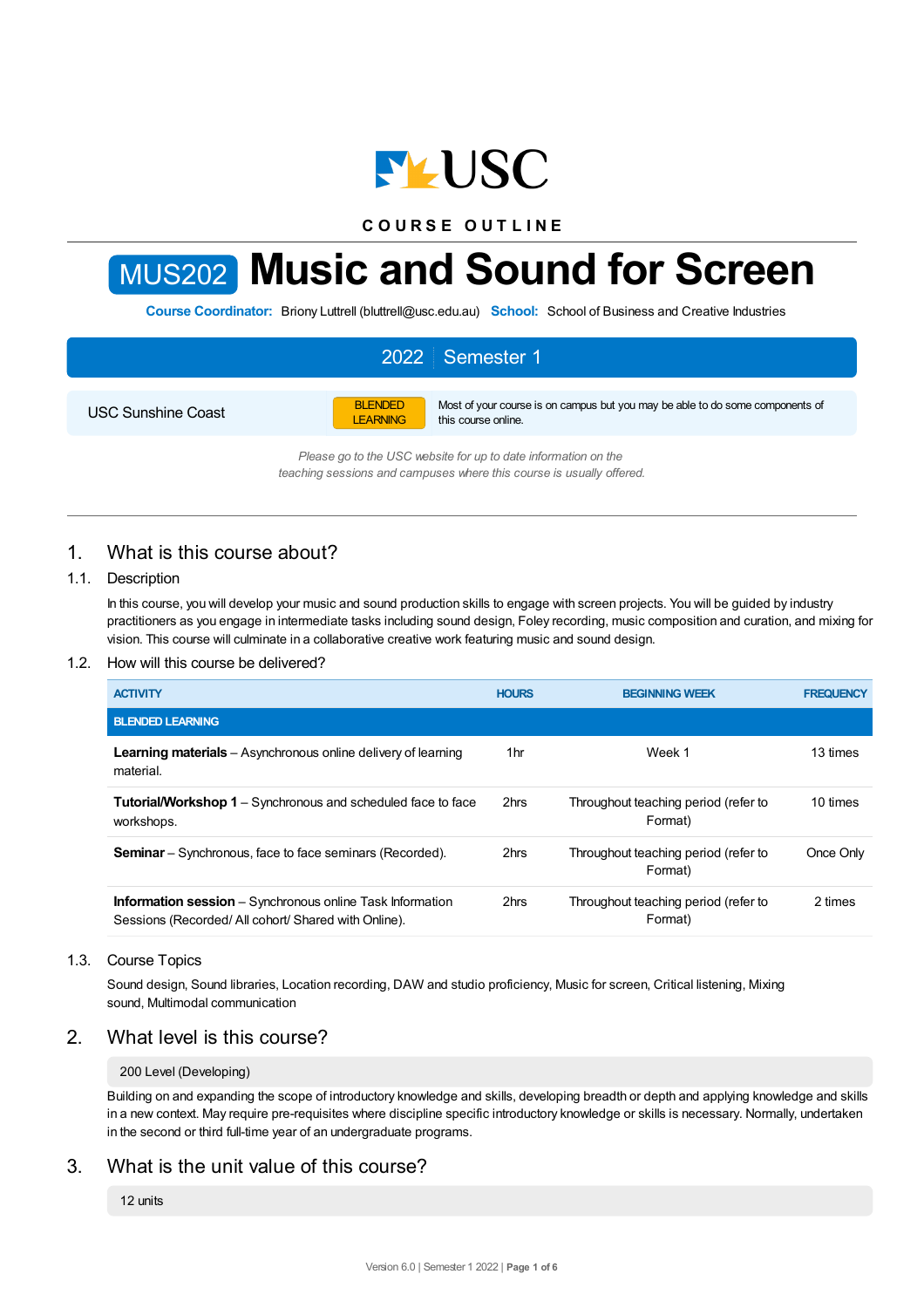# 4. How does this course contribute to my learning?

| <b>GRADUATE QUALITIES</b>                                                                                                    |
|------------------------------------------------------------------------------------------------------------------------------|
| Completing these tasks<br>successfully will contribute to<br>you becoming                                                    |
| Develop a detailed understanding of sound and vision practices and standards according to<br>Knowledgeable                   |
| Apply concepts in the creation and curation of music and sound design for screen media.<br>Empowered                         |
| Analyse and evaluate advanced concepts of music and sound design in existing creative works<br>Creative and critical thinker |
| Adapt a range of fundamental sound production principles and specific technical processes for<br>Empowered                   |
|                                                                                                                              |

# 5. Am Ieligible to enrol in this course?

Refer to the USC [Glossary](https://www.usc.edu.au/about/policies-and-procedures/glossary-of-terms-for-policy-and-procedures) of terms for definitions of "pre-requisites, co-requisites and anti-requisites".

## 5.1. Pre-requisites

MUS100 or MUS101

## 5.2. Co-requisites

Not applicable

## 5.3. Anti-requisites

Not applicable

## 5.4. Specific assumed prior knowledge and skills (where applicable)

Not applicable

## 6. How am Igoing to be assessed?

6.1. Grading Scale

Standard Grading (GRD)

High Distinction (HD), Distinction (DN), Credit (CR), Pass (PS), Fail (FL).

## 6.2. Details of early feedback on progress

An opportunity exists in every workshop to produce and perform creative work individually and/or in small peer groups. Using assessment criteria and an assessment rubric, provided to students prior to commencing, students will self-assess and peer assess throughout the entire course. This assessment will be moderated and finalised by the Course Coordinator.

6.3. Assessment tasks

| <b>DELIVERY</b><br><b>MODE</b> | <b>TASK</b><br>NO. | <b>ASSESSMENT</b><br><b>PRODUCT</b>       | <b>INDIVIDUAL</b><br><b>OR GROUP</b> | <b>WEIGHTING</b><br>$\frac{9}{6}$ | <b>WHAT IS THE</b><br><b>DURATION /</b><br><b>LENGTH?</b>     | <b>WHEN SHOULD I</b><br>SUBMIT? | <b>WHERE SHOULD I</b><br><b>SUBMIT IT?</b>               |
|--------------------------------|--------------------|-------------------------------------------|--------------------------------------|-----------------------------------|---------------------------------------------------------------|---------------------------------|----------------------------------------------------------|
| All                            | $\mathbf{1}$       | Artefact - Creative                       | Individual                           | 30%                               | Approximately<br>60 minutes.                                  | Week 5                          | In Class                                                 |
| All                            | 2                  | Essay                                     | Individual                           | 30%                               | 2000 words.                                                   | Week 10                         | Online Assignment<br>Submission with<br>plagiarism check |
| All                            | 3                  | Artefact - Creative.<br>and Written Piece | Individual<br>and Group              | 40%                               | 1-3 mins of<br>vision and<br>sound $+$<br>written<br>document | Exam Period                     | Online Submission                                        |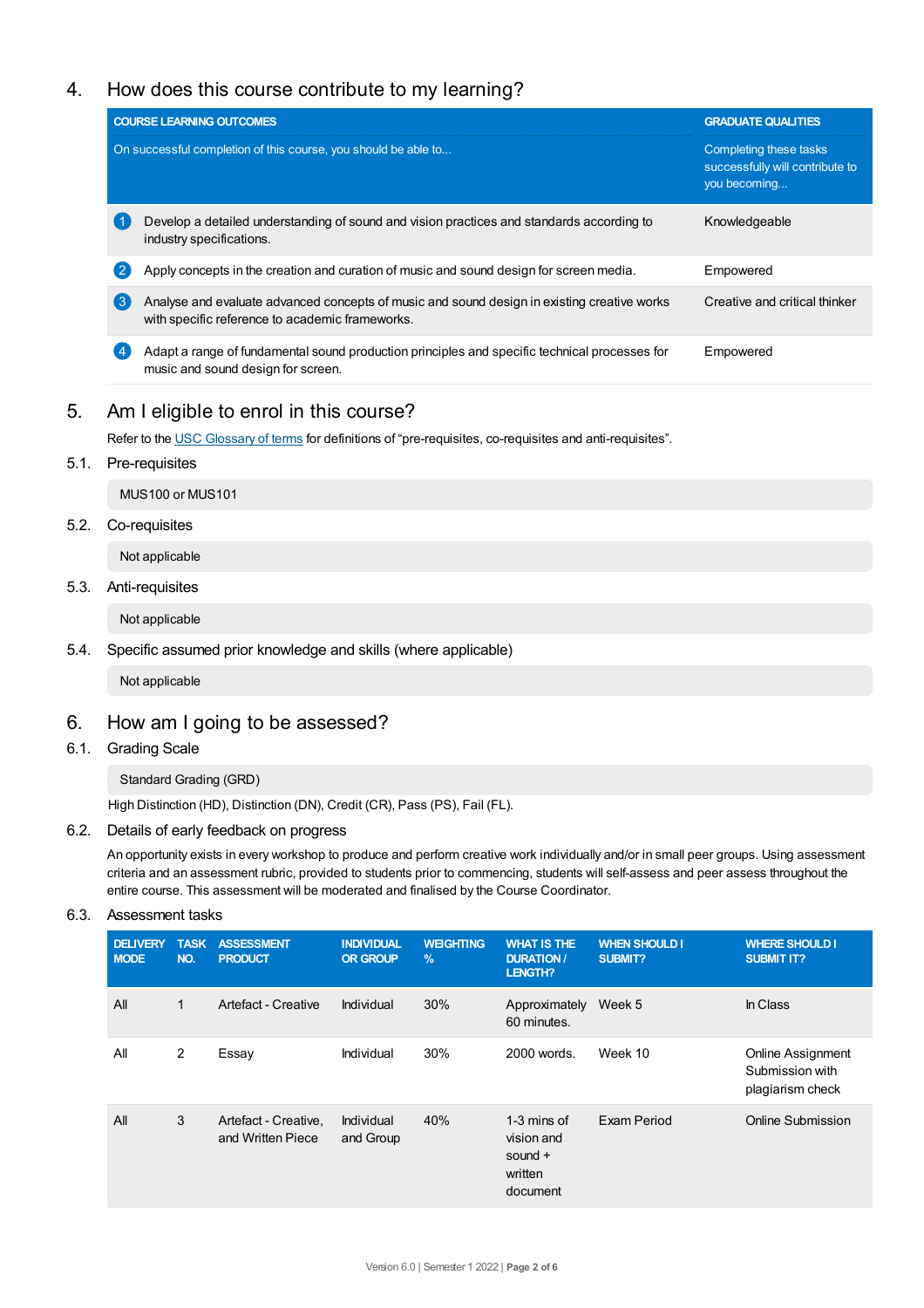## **All - Assessment Task 1:** Studio and DAW competency

| <b>GOAL:</b>     | In this assessment, you will demonstrate an intermediate understanding of studio and DAW processes for screen projects.                                                                                                                                                                                          |                                                                                       |                                     |  |  |
|------------------|------------------------------------------------------------------------------------------------------------------------------------------------------------------------------------------------------------------------------------------------------------------------------------------------------------------|---------------------------------------------------------------------------------------|-------------------------------------|--|--|
| <b>PRODUCT:</b>  | Artefact - Creative                                                                                                                                                                                                                                                                                              |                                                                                       |                                     |  |  |
| <b>FORMAT:</b>   | Using the studio facilities you will create and manage a DAW session and perform a number of technical tasks to<br>demonstrate your knowledge of studio practice for screen. You will be provided with a detailed list of tasks. You will be<br>given a limited amount of time to complete this assessment item. |                                                                                       |                                     |  |  |
| <b>CRITERIA:</b> | No.                                                                                                                                                                                                                                                                                                              |                                                                                       | <b>Learning Outcome</b><br>assessed |  |  |
|                  |                                                                                                                                                                                                                                                                                                                  | Developing the ability to plan, setup and deliver a DAW session for sound and vision. | $\overline{1}$                      |  |  |
|                  | 2                                                                                                                                                                                                                                                                                                                | Applying recording, editing and sequencing tasks.                                     | $\left( 2\right)$                   |  |  |
|                  | 3                                                                                                                                                                                                                                                                                                                | Applying the plugin and signal flow tasks.                                            | (2)                                 |  |  |
|                  | 4                                                                                                                                                                                                                                                                                                                | Developing communication of intention via a balanced audio work.                      |                                     |  |  |
|                  |                                                                                                                                                                                                                                                                                                                  |                                                                                       |                                     |  |  |

## **All - Assessment Task 2:** Written Essay

| <b>GOAL:</b>     | In this assessment, you will research and analyse a screen work of your choice and evaluate the ways in which music and<br>sound design is used in potential meaning making.                                                                                                                                                                                    |                                                                                     |                                     |  |  |
|------------------|-----------------------------------------------------------------------------------------------------------------------------------------------------------------------------------------------------------------------------------------------------------------------------------------------------------------------------------------------------------------|-------------------------------------------------------------------------------------|-------------------------------------|--|--|
| <b>PRODUCT:</b>  | Essay                                                                                                                                                                                                                                                                                                                                                           |                                                                                     |                                     |  |  |
| <b>FORMAT:</b>   | You will select an existing screen work and use academic analytical models provided in classes to examine how music<br>and sound contributes to multimodal meaning making. You will use your understanding of techniques, processes, and<br>context to analyse and evaluate the relationships between audio (composition and sound design) and visual elements. |                                                                                     |                                     |  |  |
| <b>CRITERIA:</b> | No.                                                                                                                                                                                                                                                                                                                                                             |                                                                                     | <b>Learning Outcome</b><br>assessed |  |  |
|                  |                                                                                                                                                                                                                                                                                                                                                                 | Analysing, evaluating, and contextualising the work with relevant research.         | $\left(3\right)$                    |  |  |
|                  | $\overline{2}$                                                                                                                                                                                                                                                                                                                                                  | Analysing the musical elements in relation to multimodal meaning making.            | $\mathbf{3}$                        |  |  |
|                  | 3                                                                                                                                                                                                                                                                                                                                                               | Analysing the sound design elements in relation to multimodal meaning making.       | $\left(3\right)$                    |  |  |
|                  | 4                                                                                                                                                                                                                                                                                                                                                               | Evaluating and contextualising the relationships between sound and visual elements. | $\left[3\right]$                    |  |  |
|                  | 5                                                                                                                                                                                                                                                                                                                                                               | Applying academic writing and the ability to communicate concepts.                  | $\mathbf{2}$                        |  |  |
|                  |                                                                                                                                                                                                                                                                                                                                                                 |                                                                                     |                                     |  |  |

## **All - Assessment Task 3:** Music and Sound for screen work

| <b>GOAL:</b>    | In this assessment, your group will collaborate to create the music and sound for a work of screen of your choosing.                                                                                                                                                                                                                                                                                                                                                       |
|-----------------|----------------------------------------------------------------------------------------------------------------------------------------------------------------------------------------------------------------------------------------------------------------------------------------------------------------------------------------------------------------------------------------------------------------------------------------------------------------------------|
| <b>PRODUCT:</b> | Artefact - Creative, and Written Piece                                                                                                                                                                                                                                                                                                                                                                                                                                     |
| <b>FORMAT:</b>  | You will select an existing work of vision and as a group create and/or curate music and sound design aspects for the<br>project. Your choices for the project need to effectively communicate your ideas regarding multimodal meaning making.<br>You will need to develop the project using appropriate technical practices and standards for audio for screen. You will<br>outline your intentions for the work and contribution to the project in the written document. |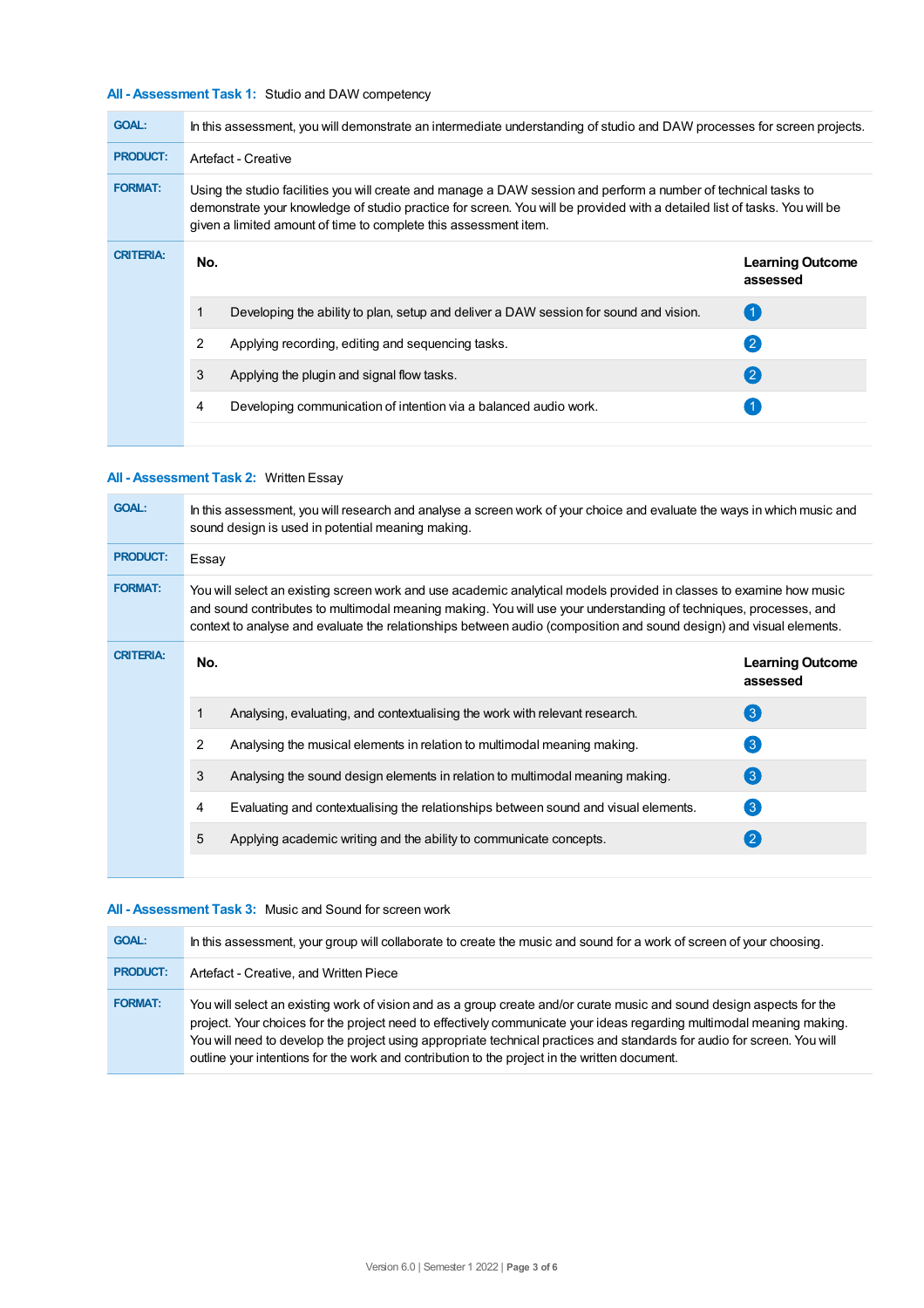| <b>CRITERIA:</b> | No.            |                                                                                                                                      | <b>Learning Outcome</b><br>assessed |
|------------------|----------------|--------------------------------------------------------------------------------------------------------------------------------------|-------------------------------------|
|                  | $\mathbf 1$    | Applying creation and/or curation of your individual music/sound design elements for<br>multimodal meaning making. (INDIVIDUAL)      | (2)                                 |
|                  | $\overline{2}$ | Developing an applied understanding of industry standards and practices relevant to your<br>contribution. (INDIVIDUAL)               | $\overline{1}$                      |
|                  | 3              | Applying music, sound design, and visual elements in a cohesive multimodal production.<br>(GROUP)                                    | $\left( 2\right)$                   |
|                  | 4              | Adapting a range of principles and processes to deliver a final project master with<br>appropriate technical considerations. (GROUP) |                                     |
|                  |                |                                                                                                                                      |                                     |

# 7. Directed study hours

A 12-unit course will have total of 150 learning hours which will include directed study hours (including online if required), self-directed learning and completion of assessable tasks. Directed study hours may vary by location. Student workload is calculated at 12.5 learning hours per one unit.

# 8. What resources do I need to undertake this course?

Please note: Course information, including specific information of recommended readings, learning activities, resources, weekly readings, etc. are available on the course Canvas site– Please log in as soon as possible.

## 8.1. Prescribed text(s) or course reader

There are no required/recommended resources for this course.

## 8.2. Specific requirements

Students are required to bring headphones to each tutorial that are appropriate for a computer headphone jack. Students are required to have a USB3 hard drive.

## 9. How are risks managed in this course?

Risk assessments have been performed for all laboratory classes and a low level of health and safety risk exists. Some risk concerns may include equipment, instruments, and tools; as well as manual handling items within the laboratory. It is your responsibility to review course material, search online, discuss with lecturers and peers and understand the risks associated with your specific course of study and to familiarise yourself with the University's general health and safety principles by reviewing the online [induction](https://online.usc.edu.au/webapps/blackboard/content/listContentEditable.jsp?content_id=_632657_1&course_id=_14432_1) training for students, and following the instructions of the University staff.

## 10. What administrative information is relevant to this course?

## 10.1. Assessment: Academic Integrity

Academic integrity is the ethical standard of university participation. It ensures that students graduate as a result of proving they are competent in their discipline. This is integral in maintaining the value of academic qualifications. Each industry has expectations and standards of the skills and knowledge within that discipline and these are reflected in assessment.

Academic integrity means that you do not engage in any activity that is considered to be academic fraud; including plagiarism, collusion or outsourcing any part of any assessment item to any other person. You are expected to be honest and ethical by completing all work yourself and indicating in your work which ideas and information were developed by you and which were taken from others. You cannot provide your assessment work to others.You are also expected to provide evidence of wide and critical reading, usually by using appropriate academic references.

In order to minimise incidents of academic fraud, this course may require that some of its assessment tasks, when submitted to Canvas, are electronically checked through Turnitin. This software allows for text comparisons to be made between your submitted assessment item and all other work to which Turnitin has access.

## 10.2. Assessment: Additional Requirements

Your eligibility for supplementary assessment in a course is dependent of the following conditions applying:

The final mark is in the percentage range 47% to 49.4% The course is graded using the Standard Grading scale You have not failed an assessment task in the course due to academic misconduct.